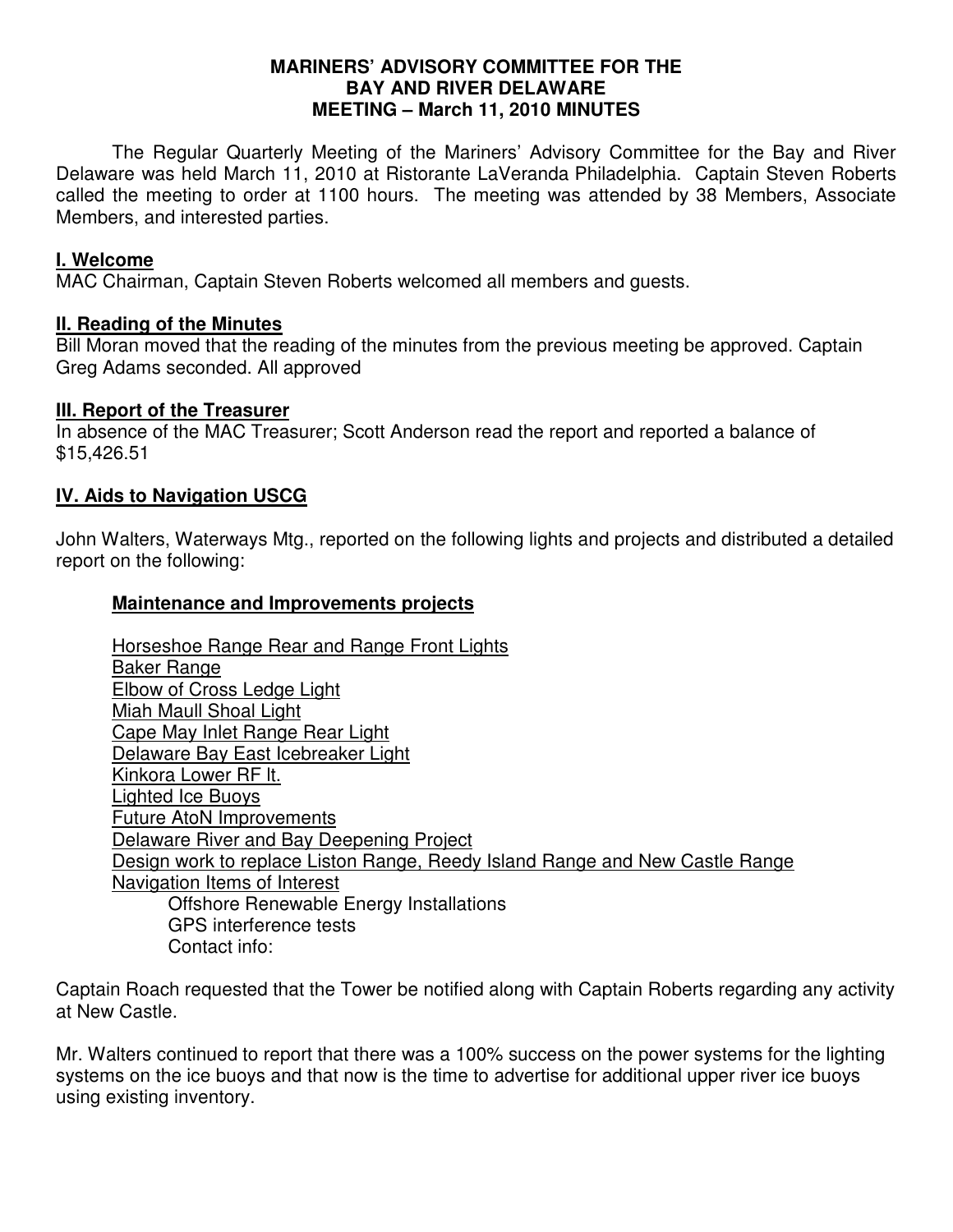He added and reported on the following items:

Offshore renewable energy installations, in the form of windmills, is coming. And a request is out there to determine existing and traditional traffic "lines" are. Nicole deSibour (AWO) volunteered as a guide to help move the process forward.

GPS interference testing continues in May.

Contact info is on the hand out.

Local Notice to Mariners and the Light lists are on line; light lists are updated quarterly and may change to weekly.

There was discussion about a discrepancy regarding the waypoint, the center line, and the electronic charting of Fisher Point Range involving Howard Danley, John Waters and Captain Roberts.

# **V. NOAA**

Howard Danley reported on the following:

Regarding the center lines on the EMC charts, all of the ACOE frameworks are being validated. Regarding the EMC charts, it is recommended that users use the full sounding display mode to see the isolated depths.

## **VI. Marine Safety Office USCG- Captain of the Port**

COTP Meredith Austin reported on the following:

The Elephant Trunk is a big area for scallop fishing and open March  $1<sup>st</sup>$  so be aware of increased traffic there.

Anchorage Usage remains an issue due to tugs over-staying their 48-hour limit without calling the USCG to request an extension.

### **VII. Army Corps of Engineers (ACOE)**

Tim Rooney reported the following:

- 1. Delaware River, Philadelphia to Trenton
- 2. Delaware River, Philadelphia to Sea & Main Channel Deepening

Dredging is being funded with federal and sponsored money. Due to lack of federal money, the PRPA fronted the Commonwealth of Pennsylvania much of the money for the first contract. The  $2^{nd}$  phase of the contract is being designed now for the area from the Ben Franklin Bridge to the Walt Whitman Bridge. The area from the Walt Whitman Bridge down to the Commodore Barry Bridge will begin in September (2010). Some of the legal issues with the State of Delaware have been resolved. As for New Jersey, legal issues continue. A 2014 project completion date remains in effect with Marcus Hook being the last piece due to the high shoaling.

Captain Roberts requested that the dredge Caroline be outfitted with AIS if it does not have it already.